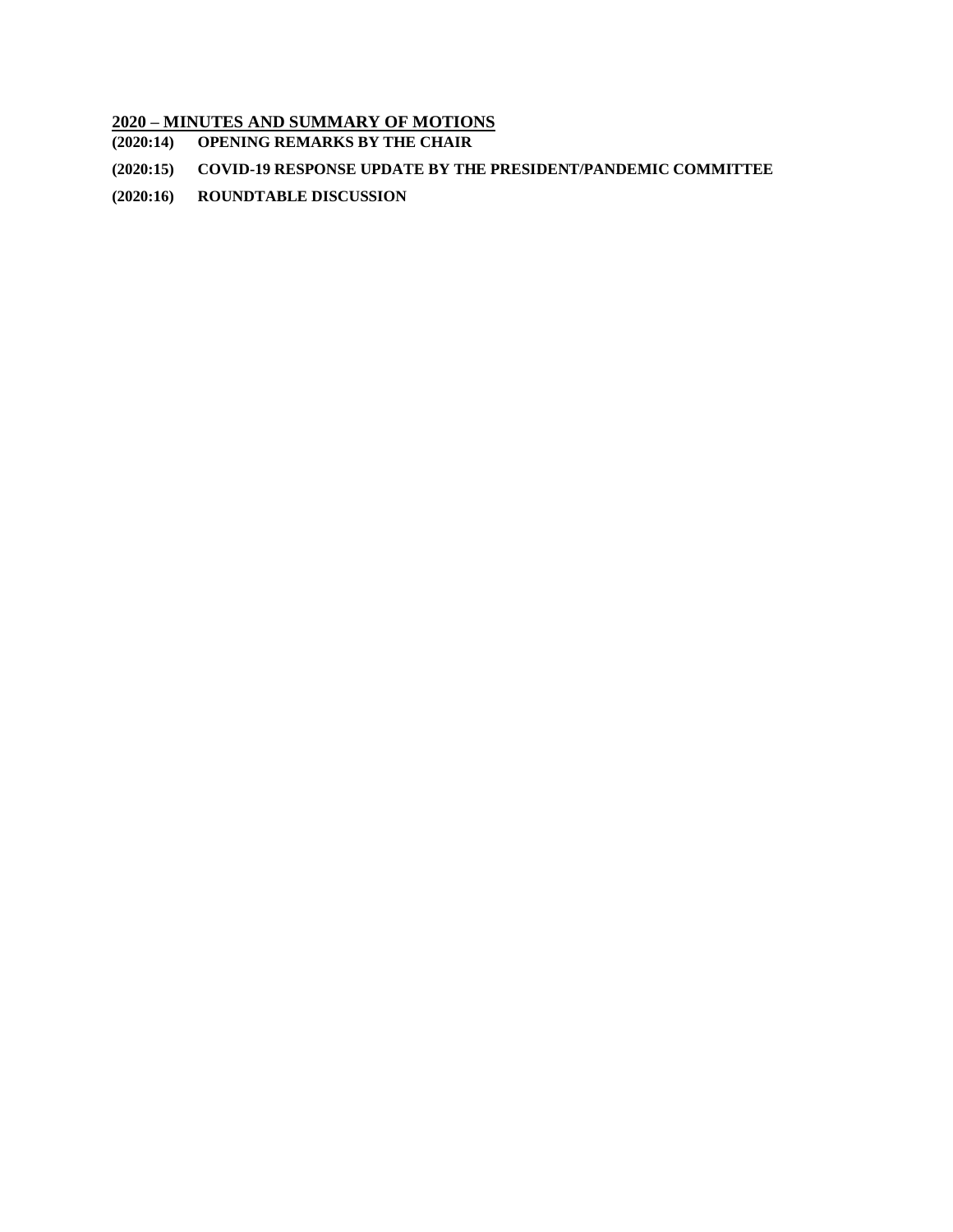## **UNIVERSITY OF KING'S COLLEGE MINUTES OF THE EXECUTIVE COMMITTEE OF THE BOARD OF GOVERNORS**

The Executive Committee of the University of King's College Board of Governors met by web conference on Thursday, April 23, 2020, at 3:03 p.m.

| <b>ATTENDING:</b>     | Ms. Katrina BEACH (Treasurer), Ms. Isabella MacKAY (replacing Mx. Levi<br>CLARKSON as Student Representative for this meeting), Ms. Rosalie<br>COURAGE (Board of Governors Representative), Dr. Gwendolyn DAVIES<br>(Vice Chair), Dr. Susan DODD (Faculty Representative), Mx. Jennifer GRAY<br>(Secretary), Professor William LAHEY (President and Vice-Chancellor), Dr.<br>Peter O'BRIEN (Vice-President), Mr. Douglas RUCK (Chair), and Mr. Hugh<br><b>WRIGHT</b> (Diocesan Representative) |
|-----------------------|------------------------------------------------------------------------------------------------------------------------------------------------------------------------------------------------------------------------------------------------------------------------------------------------------------------------------------------------------------------------------------------------------------------------------------------------------------------------------------------------|
| <b>BY INVITATION:</b> | Ms. Adriane ABBOTT (Advancement Director), Ms. Julie Green (Registrar),<br>Ms. Katie MERWIN (Dean of Students), and Ms. Bonnie SANDS (Bursar)                                                                                                                                                                                                                                                                                                                                                  |
| <b>REGRETS:</b>       | Mr. Paul THOMSON (Alumni Representative)                                                                                                                                                                                                                                                                                                                                                                                                                                                       |
| STAFF:                | Mx. Janet HATHAWAY (minutes)                                                                                                                                                                                                                                                                                                                                                                                                                                                                   |

The Chair called the meeting to order at 3:03 p.m.

## <span id="page-1-0"></span>**(2020:14) OPENING REMARKS BY THE CHAIR**

The Chair made opening remarks. He noted Levi Clarkson's grandmother passed away last evening so they are not here today.

The Chair spoke at length about the mass shooting in Nova Scotia, COVID-19 and asked members to take a moment of silence to think of those who are no longer with us.

The President thanked the Chair for his words and noted that in addition to the flags being at half-mast, the University is preparing to share the Choir singing a requiem.

#### <span id="page-1-1"></span>**(2020:15) COVID-19 RESPONSE UPDATE BY THE PRESIDENT/PANDEMIC COMMITTEE**

The President asked if anyone had anything in particular they were interested in hearing about. Board members asked whether COVID-19 and what happened in Colchester might affect parents' thinking about sending their children to school in this province. The President responded that it might. The situation the University is facing could end up as being as serious as the situation King's and higher education faced back in the Depression and World War II, or that faced after the fire and the pandemic of the Spanish flu in 1919-1920, which came right after World War I. The magnitude of the drop in enrolment and residence occupancy (and therefore revenue) and of the potential increases in costs currently faced by higher education are extraordinary.

The President spoke about his optimism. While King's is facing significant challenges that are not only financial challenges, the University has to face those challenges by following what was previously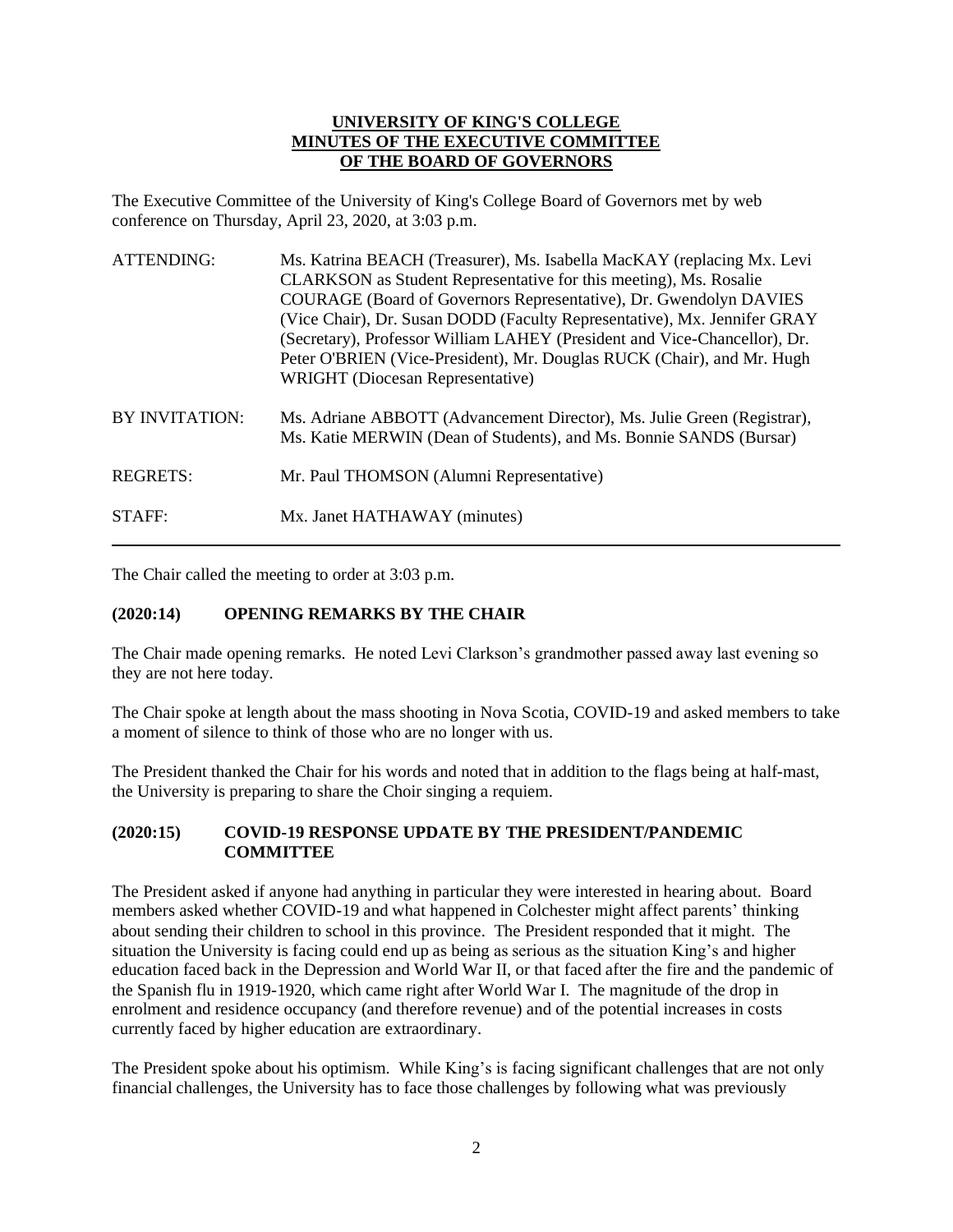identified as priorities: equity, diversity and inclusion; faculty renewal; the restoration of campus; and the financial stability of the University. King's cannot allow those priorities to be sacrificed.

The President reported that three areas are currently occupying his thoughts:

- 1. In lockstep with Dalhousie, King's is proceeding to prepare for the coming academic year with the assumption the University will be teaching totally online in September, because that is the most likely scenario and a strong possibility. That is a huge ask of faculty, who have already responded to a huge ask over the past few weeks. The President was encouraged by the work that has already gone into that, especially in the Foundation Year Program. Resources need to be made available to faculty to continue that important work.
- 2. The Registrar and her team are implementing changes to recruitment activities, not only with first-year students. There is danger that the whole system will lose a significant part of its firstyear student population. There is a lot of information saying that people want to be close to home right now. There is a lot of work going on at present, and a lot of it has to be specific to the Foundation Year Program. The President is of the view that the University can provide a really good Foundation Year Program experience online in a way that will differentiate what King's can offer to first-year students in contrast to what other universities offer first-year students.
- 3. There will almost certainly be a deficit of between three and five million dollars, the biggest deficit ever contemplated at King's. The President shared that with the Minister of Labour and Advanced Education yesterday. The deficit needs to have a looseness built into it so the University can spend the money where it is needed. If those projections are accurate, depending on what the government does to bail out universities, King's will need to think about where money is spent and how that could affect people's livelihoods.

The President acknowledged the giving by the Alumni to help students. The President noted that he wants to make sure what King's gives to students is not limited to the reserve funds to help students. The University is working hard to create as many online jobs for students at King's as possible. A colleague of the Treasurer is working with King's on this, searching through government programs that have money to spend and which can be persuaded to hire King's students to help work online. An alumnus has contributed some money for student jobs. There is a \$400,000 academic innovation fund that could be used to create jobs. If King's could create 50 jobs, the President noted he wants to do that.

The federal government is going to create an infrastructure program as part of the recovery for the economy. It has reached out to the university sector for projects relating to accessibility, building projects that will improve environmental conditions, projects that will contribute to the further digitization of the university sector. Facilities Director Ian Wagschal is working on getting Alexandra Hall accessible. He is also working on making Alumni Hall a top-notch online facility for the Foundation Year Program.

The President reported that his role as Chair of CONSUP parallels the Atlantic Association of Universities and Universities Canada. He notes he is unavoidably spending a lot of time on that, which keeps him from spending time on King's, but he is at the centre of things and what is going on.

The President reported that the University is trying to coordinate online education. Dalhousie is strong on that. There are regular meetings of Vice-Presidents Academic and Administration. There are conversations about resource sharing. Starting next week, there will be biweekly meetings with university presidents and the Minister of Labour and Advanced Education. University presidents will be meeting weekly. Everyone is anticipating a significant drop in enrolment, particularly of international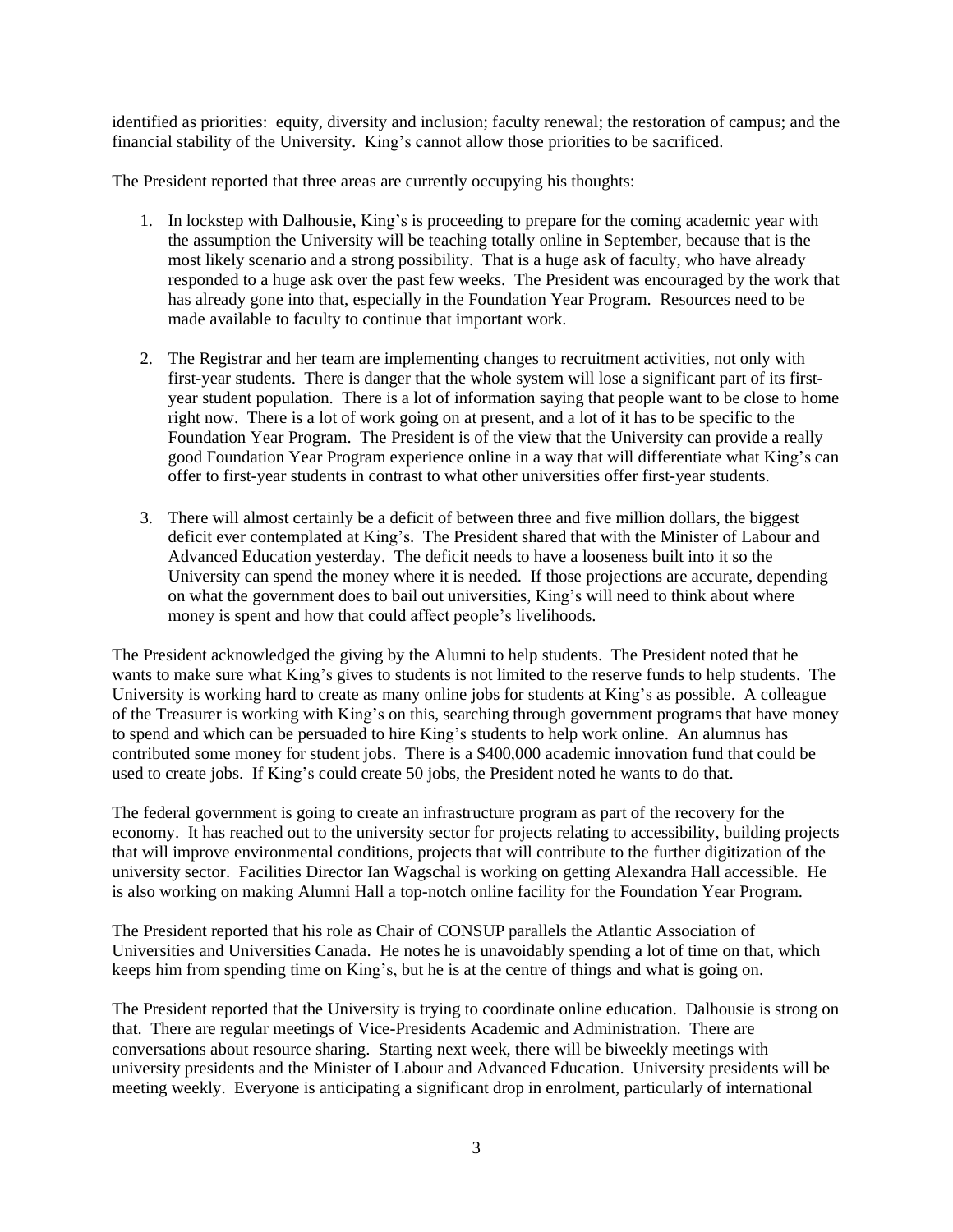students. The President expressed concern that government attention will be focussed on international students.

The Bursar noted that a deficit of three to five million dollars is not an unreasonable figure and that she has been working on a template with various scenarios. One scenario is being entirely online with no residences – that would be a \$3 million deficit. Another scenario is a social distancing scenario. With this scenario, there will be an assumption of 25 students in a class. In that scenario, the University will have to be partially online to accommodate. She is also looking at social distancing in residences. The Dean of Students believes King's could accommodate about 52 out of 254 beds in residence with social distancing requirements. She is working on these options.

The Bursar advised that the University is looking at having the principal on its long-term debt deferred. RBC is looking at possibly deferring the debts with smaller principal repayments for six months and the debts with larger principal repayments for 12 months. The deficit of three to five million dollars does not include savings from deferring debt.

Board members asked what the impact would be on tuition if learning conditions were drastically different. The President responded that the students of the future will definitely be shouldering part of the cost of this deficit. On tuition for next year's courses, this conversation has happened among universities. It is the intention of Dalhousie and King's to charge the same tuition they would have charged if teaching in person. Other universities in the region have the same intention. The President noted that students may feel they didn't get the same education they would have in the past few weeks. However, the objective is to work toward quality in online education.

The President also indicated that King's is thinking about how online students can have a virtual residence program. What does athletics look like in an online world? How does the University bring those pieces together, instead of assuming residences or athletics are out of the picture?

Board members asked if there is online residence or athletics, will those fees still be charged. The President responded that this has not be discussed in detail, but generally speaking, if people are not living here, they will not be charged.

The Vice-President gave an update. He indicated that his areas of primary concern are the academic side and what happens in the fall. Certain aspects of teaching fall under Dalhousie, and their Senate makes decisions. King's will need to follow suit. He is participating in the Council of Chairs of the Faculty of Arts and Social Sciences that is considering how to move programs online in their entirety in the fall. Faculty are also having conversations here about the Foundation Year Program in the fall. The working group of that body has identified that planning for a universal form of delivery - the option to go entirely online, or to combine online with other forms of teaching as those opportunities arise - makes for a supple form of teaching and allows King's to realize the advantages of going online versus delivering things in the traditional mode. The University can reach new audiences of students. Conversations with faculty have moved from despair to enthusiastic conversations.

The Vice-President reported that he is still on planning teams in FASS at Dalhousie, and the Associate Deans Academic Council has become the *de facto* clearinghouse where major ideas go. He reported that he was also on a team at Dalhousie charged with planning virtual communities – ways of engaging students other than face-to-face. It is important to know what Dalhousie is dong that way.

The Vice-President also advised that he has been part of the conversations with the Department of Labour and Advanced Education. He advised he has also been working on "usual business": meeting with the KSU Executive team and attending a meeting of the Sexualized Violence Policy Implementation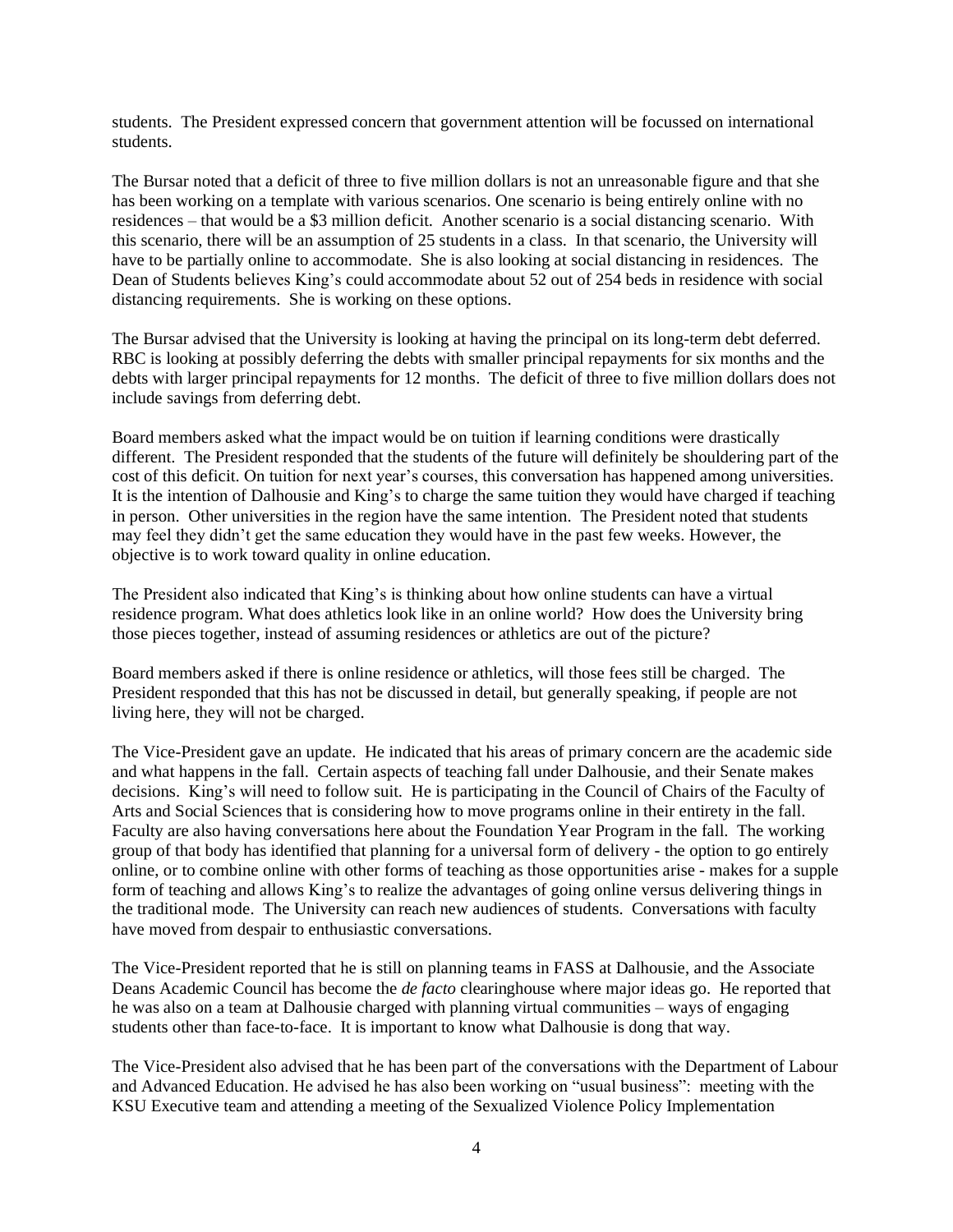Committee today, which is moving forward with its review of the Sexualized Violence Prevention Policy. The Vice President noted he is also part of the team with the President considering student jobs and expanding what is available. With the assistance of administration, the Vice-President advised that he is also looking at ways to support faculty and to expand online mental health supports.

The Registrar gave an update. Her office has been developing different scenarios regarding enrolment. Thirty per cent of the application pool is from Nova Scotia. The majority of students are from out of province. Her team is looking at how that might affect FYP enrolment, upper year enrolment, and the Master's programs. The University is anticipating having fewer out-of-province students. King's will roll out a new campaign in Nova Scotia to remind students of the different approach to first year here. Although there are many challenges with enrolment, it also provides an opportunity to speak about the curriculum, and to appeal to students and let them know that this approach to first year will be an advantage to them in these uncertain times.

The Registrar reported that they are also doing a campaign in Ontario, and online webinars with virtual tours of campus, meet and greets, letting people know what King's is thinking of doing this fall and that the University will continue to be the caring community that it is. She is trying to figure out how to tweak communications to communicate King's strengths to Grade 12 students who are struggling with finishing their high school. The University is trying to show the good experiences of FYP with testimonials by current students. She reported that although it was a struggle for students to adjust to the move off campus at the end of the semester, the support offered to King's students put the University in a good position.

The Chair asked if the plans that are currently in place take into account that there might be a reemergence of COVID-19 in the fall.

The Vice-President responded that this was taken into account with the universal form of planning for the fall, which will allow the University to meet any challenge. The President noted that Dr. Robert Strang may be the one who decides how universities are going to be delivering academic programs in the fall.

The Vice-President advised that the anxiety about online teaching that students and faculty rightly have needs to be mitigated by knowing that online teaching in the fall will not be like it was at the end of this term. He noted that the University did a remarkable job, but that this is not how the University will want to continue.

The President advised that King's has promised them there will be an Encaenia but it is uncertain when that will happen. There will be more to it than just receiving their parchment in the mail.

#### <span id="page-4-0"></span>**(2020:16) ROUNDTABLE DISCUSSION**

Board members asked how the University will go to market and let students know what an online experience might look like. The President responded that he recognizes the difficulty and the University is working on it. Other universities may have a more difficult time than King's with this because they are interested in delaying the decision whether to go online.

Board members asked about deferrals by students. The Registrar responded that students may take a term or a year off without having to reapply.

The Chair asked about governance in this environment. The President responded that the Council of Coordinators and the tutors have shown themselves to be nimble.